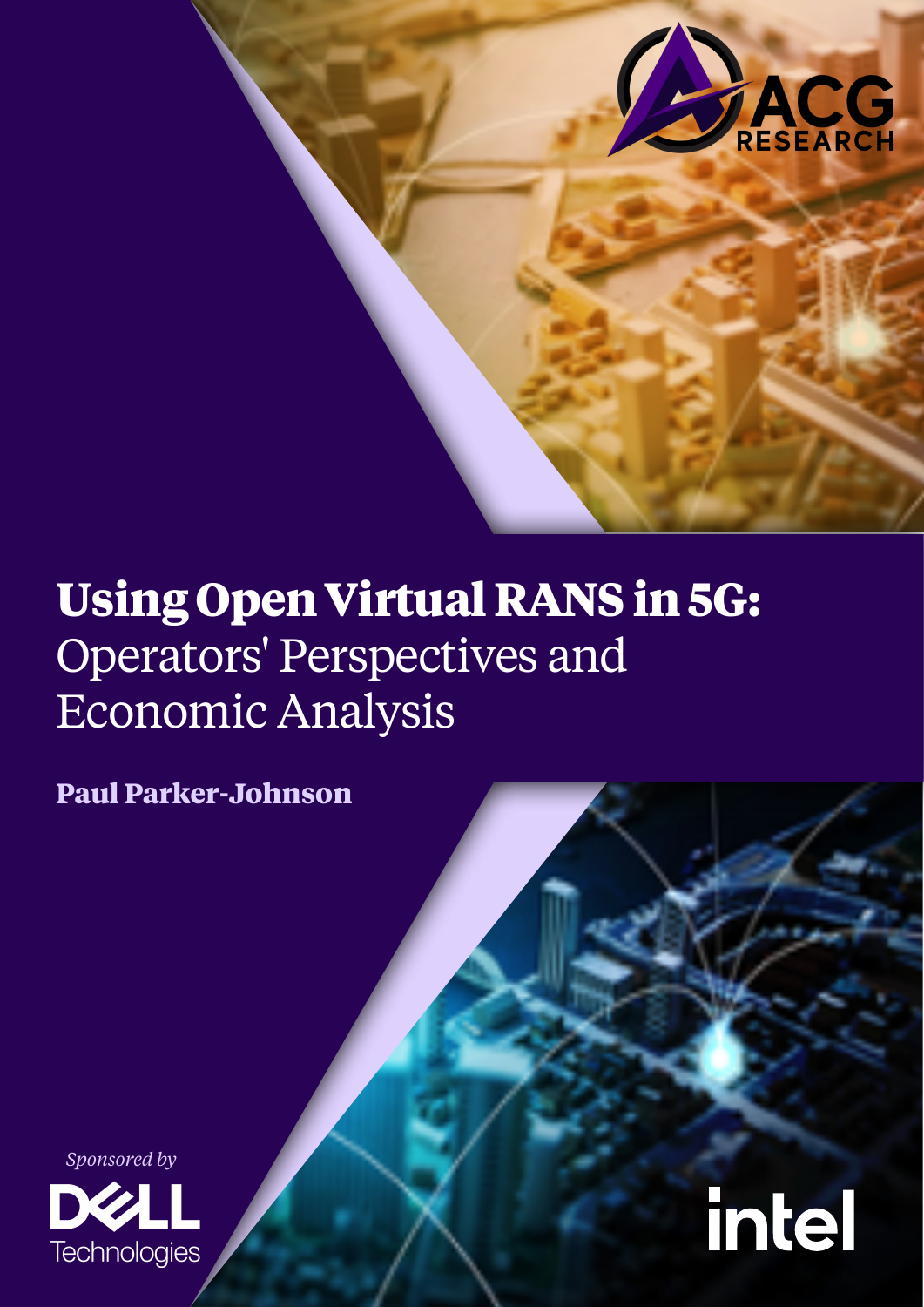# **EXECUTIVE SUMMARY**

Mobile network operators are engaged in a far-reaching evolution of their infrastructures toward support of 5G. Enabling these deployments involves significant upgrades to their capacities, functionality, and footprints of their networks. Among other parts this involves a substantial evolution of their radio access networks (RANs) with the adoption of 5G New Radio (NR) technologies and the capabilities to support them. The scale of these new infrastructures and the range of technology innovations 5G networks will usher in are stimulating operators to do significant amounts of planning and design to ensure they achieve their goals. These include not only maintaining but in some cases improving the quality of their services while at the same time ensuring they increase their overall efficiency and earn a positive return on investment.

An important option operators have available for enhancing their RANs is to disaggregate, modularize,

and virtualize the deployments (which have largely been deployed as tightly bundled, integrated systems in preceding generations of mobile networks). Open RANs are ultimately expected to use lower-cost radio units, based on increased levels of competition for those parts of the deployments. They will also use a more efficient system architecture to support the additional processing 5G infrastructures require. This will provide operators with flexibility to optimize their deployments based on the characteristics of each area they serve. At the same time it will require operators to develop a clear perspective on which architectural options and which types of modularity will serve them best in each of these different environments.

With an eye toward helping operators create the most effective deployments for their 5G RANs, Dell and

## **Report Highlights**

- vRANs are strategic to operators in their deployments of 5G.
- Most operators have a strong preference for using an open vRAN architecture in as many deployment scenarios as they can.
- Operators are strongly committed to the O-RAN Alliance and its work in developing the specifications and the ecosystem for creating a viable, sustainable set of open RAN solutions.
- Their motivations are based on having flexibility in supplier choice, economic efficiency, service innovation, and differentiation.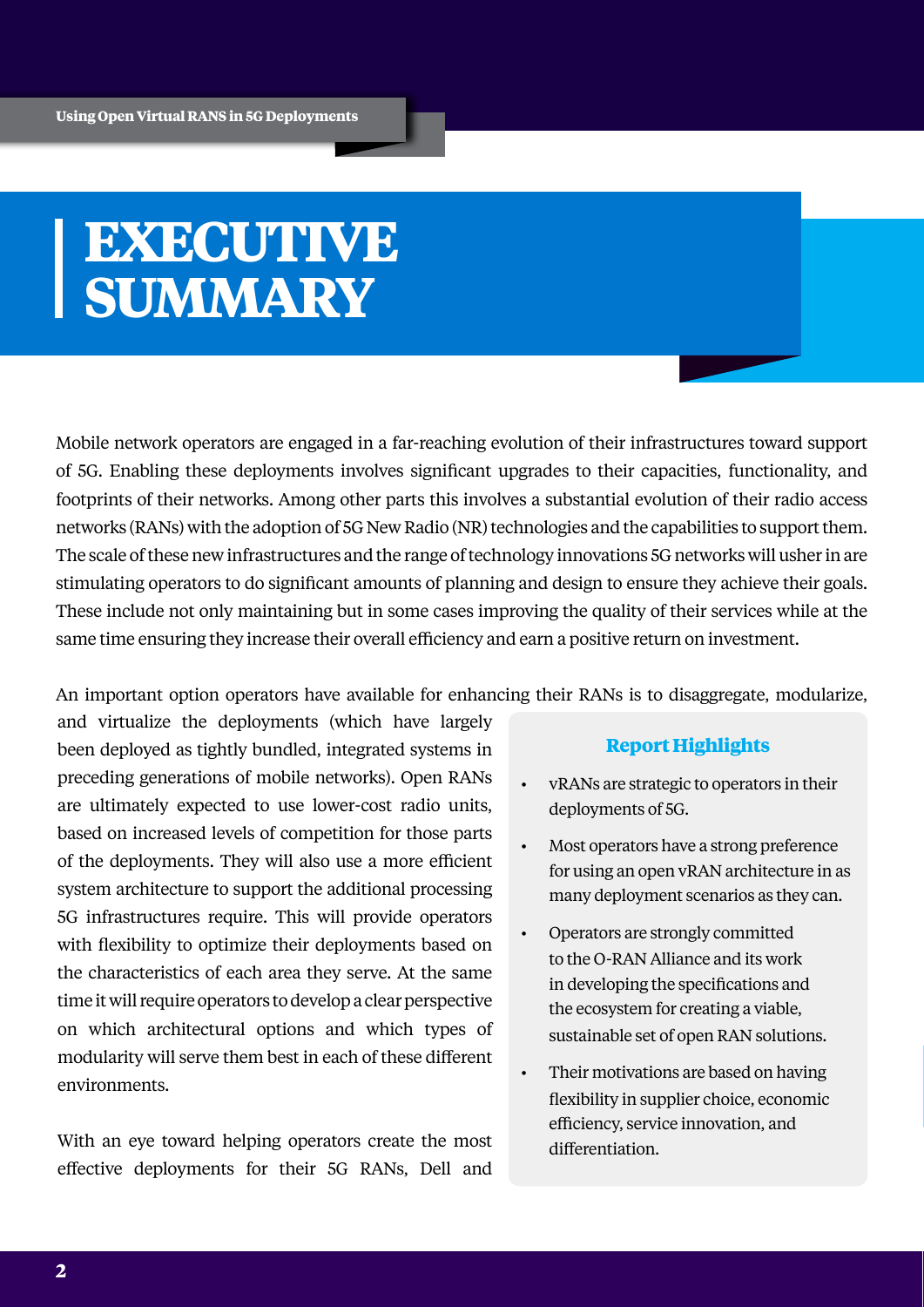Intel have done considerable research into the types of infrastructure offerings that will accomplish that. Although this clearly has a number of technical dimensions to address, evaluating the economics of the alternative deployment approaches is an equally critical goal. To add an independent perspective to such analyses and to leverage the depth of architectural design and economic analysis available on the task within its team of analysts, the firms engaged ACG Research to conduct independent interviews with operators about their perspectives toward open RAN deployments and also to develop a robust economic model of the alternatives available to operators in deploying open RANs. The goal of the research is to help operators determine the most effective alternatives they can pursue in deploying their 5G RANs.

#### **Two Companion Reports**

The findings of the ACG research are captured in two integrally related companion reports. This document presents

## **Report Highlights**

- Operators will use a mix of centralized and distributed open virtual RANs
- 2021 and 2022 will be focused on evaluation, testing and trials. 2023 will be when broader deployments start to materialize
- ACG developed an economic model of alternative open and physical, proprietary RAN deployment scenarios using its Business Analytics Engine (BAE) modeling platform
- Open RAN designs in all cases supply 30% or higher savings in TCO compared with proprietary physical RAN designs
- The amount of savings will vary by operator based on the scale of their deployment

the findings of ACG's in-depth interviews with 5G RAN planning leaders in mobile operators' companies about their perspectives on the design alternatives they have available for their 5G RAN deployments. It specifically explores their perspectives on the timing, benefits, and challenges of deploying open RAN technologies in their 5G infrastructures. A second companion report describes the economic model of 5G RAN deployments that ACG developed in this research. It communicates the results of a comparison of the total cost of ownership for mobile operators of deploying proprietary physical RANs versus deploying open RANs in their 5G networks that was done using the RAN economic model ACG developed.

# **From the Source: Top Service Providers' Perspectives on Using Open, Virtual RANs in 5G Deployments**

In this research we conducted interviews with 5G network planning and engineering leaders in 10 of the world's leading service provider companies that operate in North America, Europe, and Asia Pacific. Several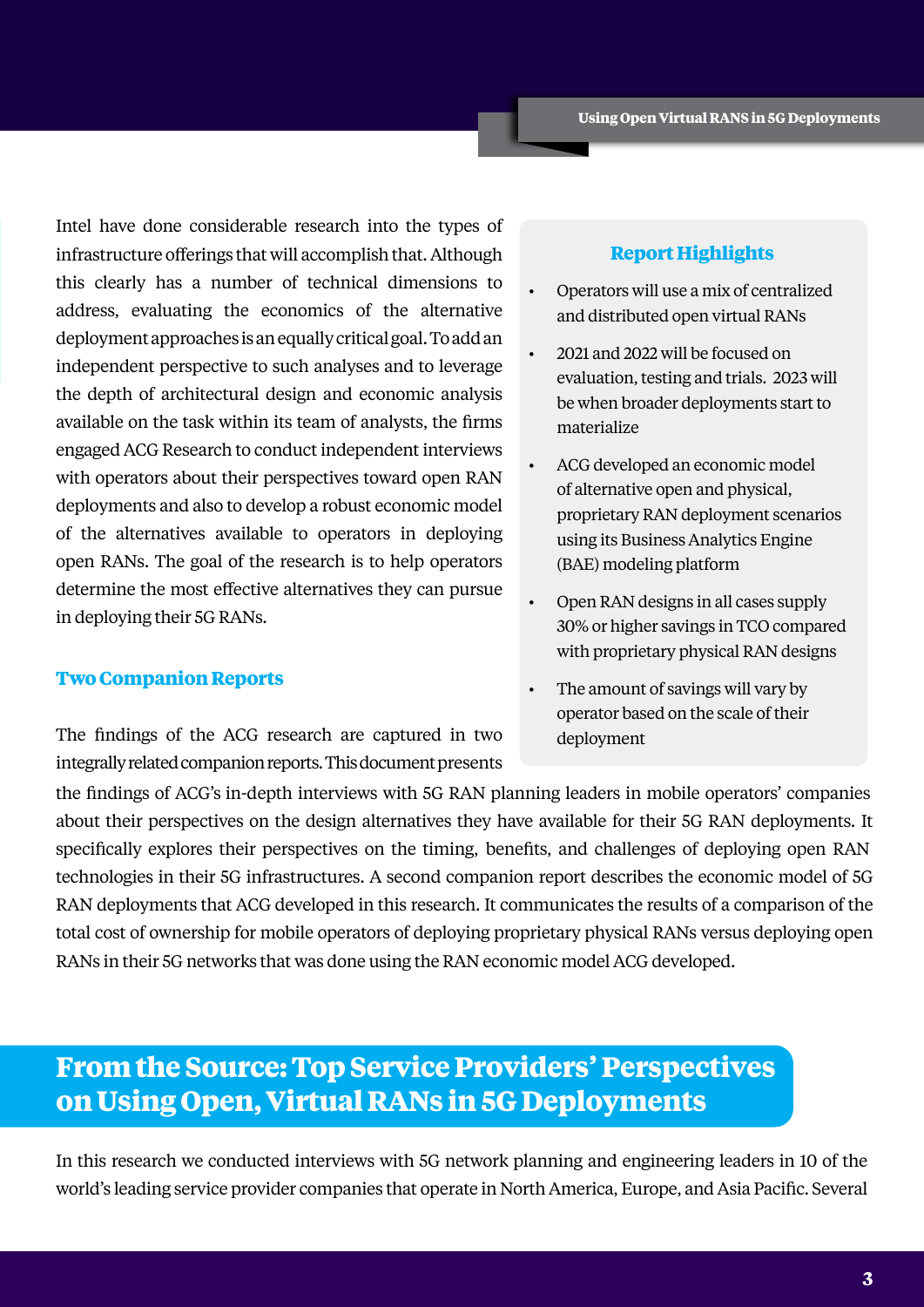have operations in multiple countries and on more than one continent. Our discussions addressed both business priorities (such as customer and application segments on which they are focusing) as well as technical, architectural, and operational questions on the criteria they are using to determine where, when, and how they will deploy open vRANs in their 5G infrastructures. We prepared a discussion guide for all participants to use in preparing for the interviews, prior to exploring the topics in detail.<sup>1</sup>

Our findings from the interviews are described in a series of sections in this report, highlighting the top considerations operators have in deciding whether and how to use open virtual RANs in their 5G deployments. The sections are:

- Top reasons for preferring an open virtual RAN approach
- Where a centralized, open vRAN will work best
- Where a centralized, open vRAN will not be preferred
- Timing of initiatives
- Top challenges they expect to face in open virtual RAN adoption

## **Top Reasons for Preferring an Open Virtual RAN Approach**

Providers expressed a strong preference for using a vRAN architecture in their 5G deployments and for using an open vRAN architecture as widely as possible as soon as solutions supporting that approach are brought to market. Providers identified five primary reasons about where, why, and how they would like to use open vRAN architectures in their deployments:

- Supplier Choice
- Service Differentiation
- Lower TCO
- Flexible Integration into Operations
- Spectral Efficiency

These are ranked in the general order of importance in which they were described. The importance of each varies depending on the context, but each is influential in understanding the overall direction of the market.

<sup>1</sup> vRAN and Open RAN Reference Information: Note, we have included a short primer on vRAN and O-RAN reference architectures as an Addendum at the end of this paper. We included it to help any reader interpret references and conclusions we have included in our reports. However, if it is material a reader is already familiar with and does not need to review, then diving right into the material is a perfectly workable path.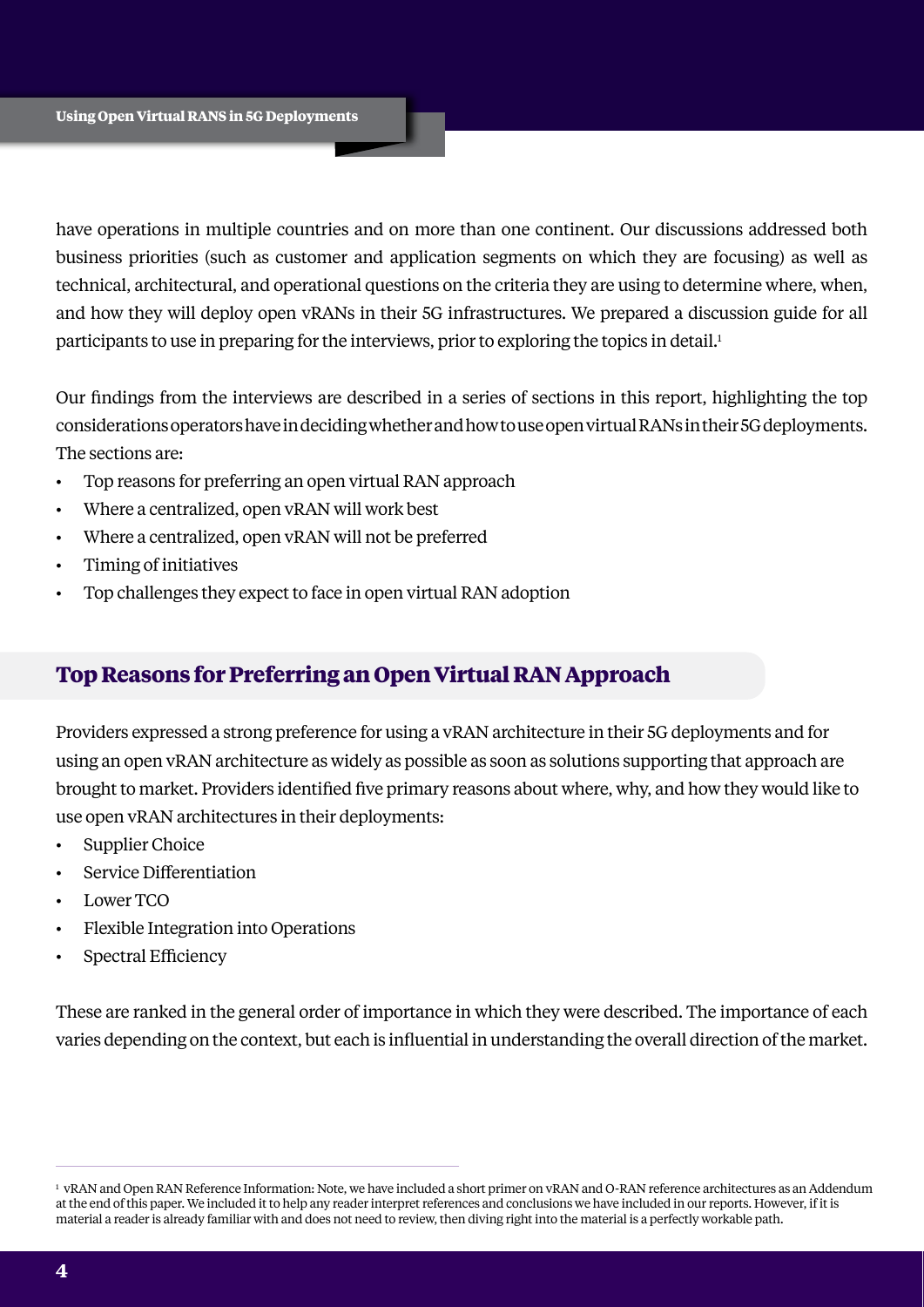## **Supplier Choice**

Every operator emphasized that having an increased flexibility in choosing suppliers from whom the multiple components utilized their 5G RANs could be sourced is a strategically high priority for them. To that end, an open RAN design with openly specified interfaces, APIs, and architectures is seen as an enabler of that ability to choose. They expect this flexibility in each major category of function specified in the 3GPP 5G RAN and O-RAN Alliance specifications. There is a strong belief that insisting on such flexibility in the elements they use will contribute to keeping costs lower than they would be if it were not available. Although the level of confidence in achieving the prospective benefits of an open RAN design varies (see the section on Challenges) the desire to test for whether the benefits can be obtained was consistently expressed.

## **Service Differentiation**

In many cases operators believe the programmability of open RANs will help them gain an advantage in bringing new services to market. There are some dimensions on which operators believe they have unique assets that they can leverage to take advantage of this programmability. For example, operators may be able to couple their understanding of subscribers' quality of service entitlements with additional information about their location in creating location-based offerings for subscribers. Additionally, operators' ability to control its subscribers' full user plane path (over both fixed network and radio infrastructure elements) may give them an advantage in leveraging the low-latency capabilities of 5G in certain applications. Operators generally expressed that the programmability of RAN Intelligent Controllers (RICs) in open RAN architectures and the flexibility they will have to co-locate 5G network functions and applications in computing pools in the RAN is likely to provide them with an opportunity in this regard.<sup>2</sup> What the opportunities are will vary in each case, but the ability to leverage this part of the architecture for those purposes was identified as being of likely high value in many of the operators' cases.

## **Lower Total Cost of Ownership (TCO)**

Operators acknowledge not having fully proven whether the TCO of working with an integrated solution supplier in their virtualized RANs will be higher than working with best-of-breed suppliers on a mix-andmatch basis. They agreed it is typically simpler to work in a large-scale deployment with a single supplier's offerings. In parallel there is a perceived advantage, at least in capital expense terms, in using an open RAN design. The theory is that open RANs, by being based on open specifications and architectures, will inspire a greater number of vendors to compete for supplying the components. This will need to be balanced against the possibility of increased integration costs either with providers taking on the integrator role in an open RAN deployment or contracting it to a third-party. Collecting evidence on these relative costs is an important goal on which many operators will be working in the coming one to two years in resolving which path they will choose.

2 See, for example, O-RAN Architecture Description 2.0, July 2020, O-RAN Near-RT RIC Architecture 1.0, April 2020 and O-RAN A1 Interface General Aspects and Principles 2.0, July 2020 for perspective on the RICs intended operations.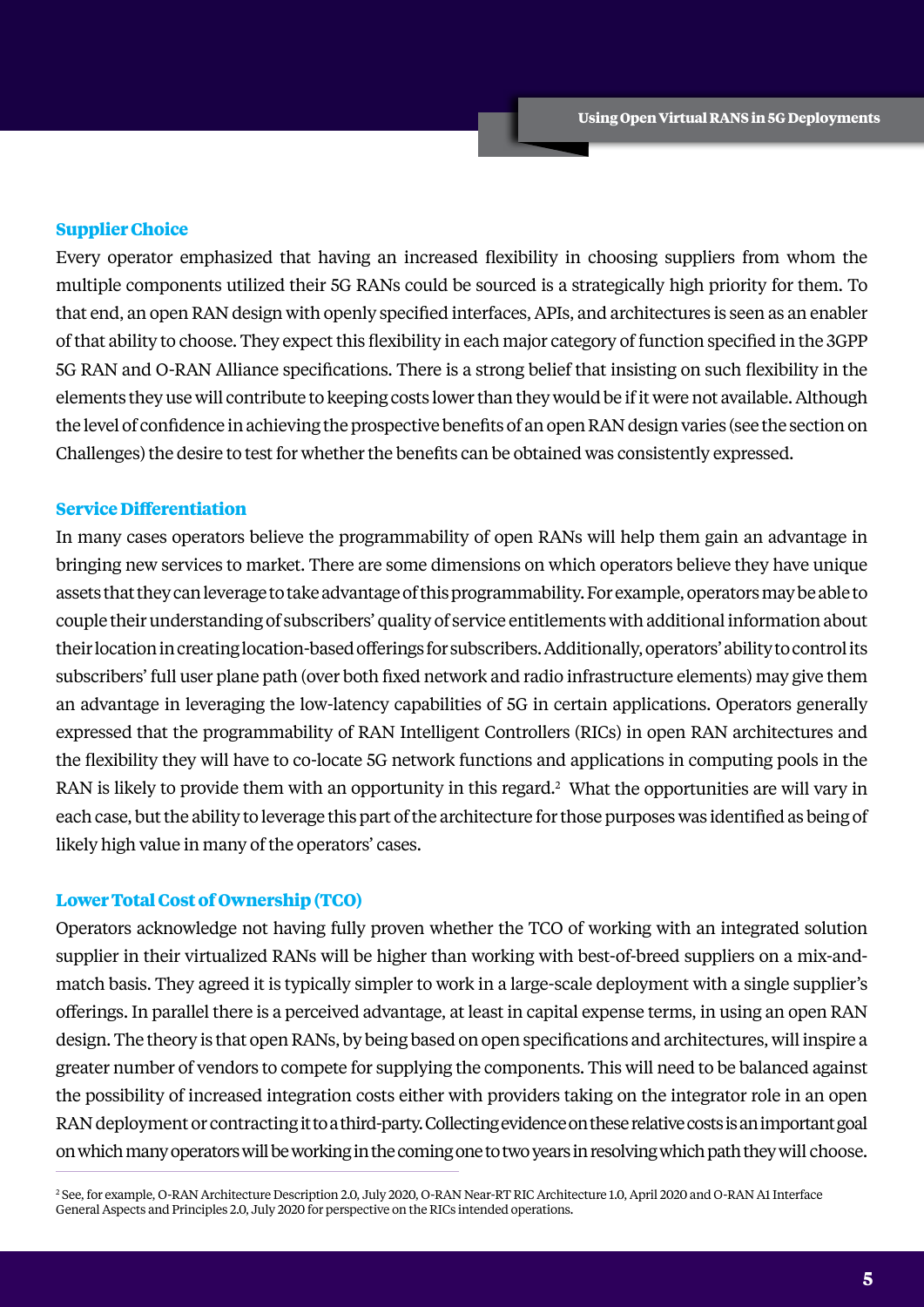## **Flexibility When Integrating into Operations**

Operators also expressed an interest in harnessing the openness and programmability of their deployments to streamline their current procedures. Their expectation is that integration and operational tasks will be more efficient and flexible using software developed using openly published and maintained APIs versus using software based on proprietary interfaces. Given the scale and variety of locales into which they expect to deploy 5G RANs there is a belief that this ability to tune and customize their approach to operations will be to their advantage.

#### **Spectral Efficiency**

Several providers identified being able to maximize the use of the spectrum they have licensed as a motivation for using an open, virtualized RAN. In such an architecture, virtualized distributed unit (DU) elements in the RAN can be installed in a centralized server pool. When they are pooled in this way, radio control functions such as carrier aggregation, inter-cell interference co-ordination (ICIC), and coordinated multi-point transmission and (CoMP) reception can be implemented with greater efficiency (given the close proximity of the DU servers to each other in the pools). Given the size of their RANs and the spectrum investments they are making, being able to use an additional 10−20% (or more) of the capacity of those resources is a highly meaningful objective.

## **Where operators believe centralized open, virtual RANs will work best**

Operators expect they will deploy disaggregated, centralized open RANs where their fronthaul transport has the bandwidth and functionality required to support open fronthaul communications<sup>3</sup> and where the uptake for their new 5G offerings will justify the investment. Generally, these are sites where enough fiber transport capacity has been deployed to carry fronthaul traffic between RUs at the radio sites and DUs located in centralized resource pools some kilometers away from the radio sites. These are mostly in more densely populated metropolitan areas, though the distribution is provider dependent. A second consideration is the fit or alignment of the DU capacity with the types of radio unit (RU) installed. In some cases, where dense millimeter wave or massive MIMO radios have been deployed, operators will choose to keep DU processing at the cell site, local to the RU. This choice, too, will be operator dependent and most often, dependent on the type of cell site location and RU deployment within the operator's network. If sufficient fronthaul capacity and control for the deployed RUs are available via pooled DUs, then that pooling can be pursued.

<sup>3</sup> See, for example, O-RAN Fronthaul Conformance Test Specification, O-RAN Alliance, July 2020. Note that the communications between RU and DU in open RAN designs is the highest capacity, most latency constrained component of open RAN control plane processing. Hence the requirement for high-capacity links between cell sites and DU pools in those deployments.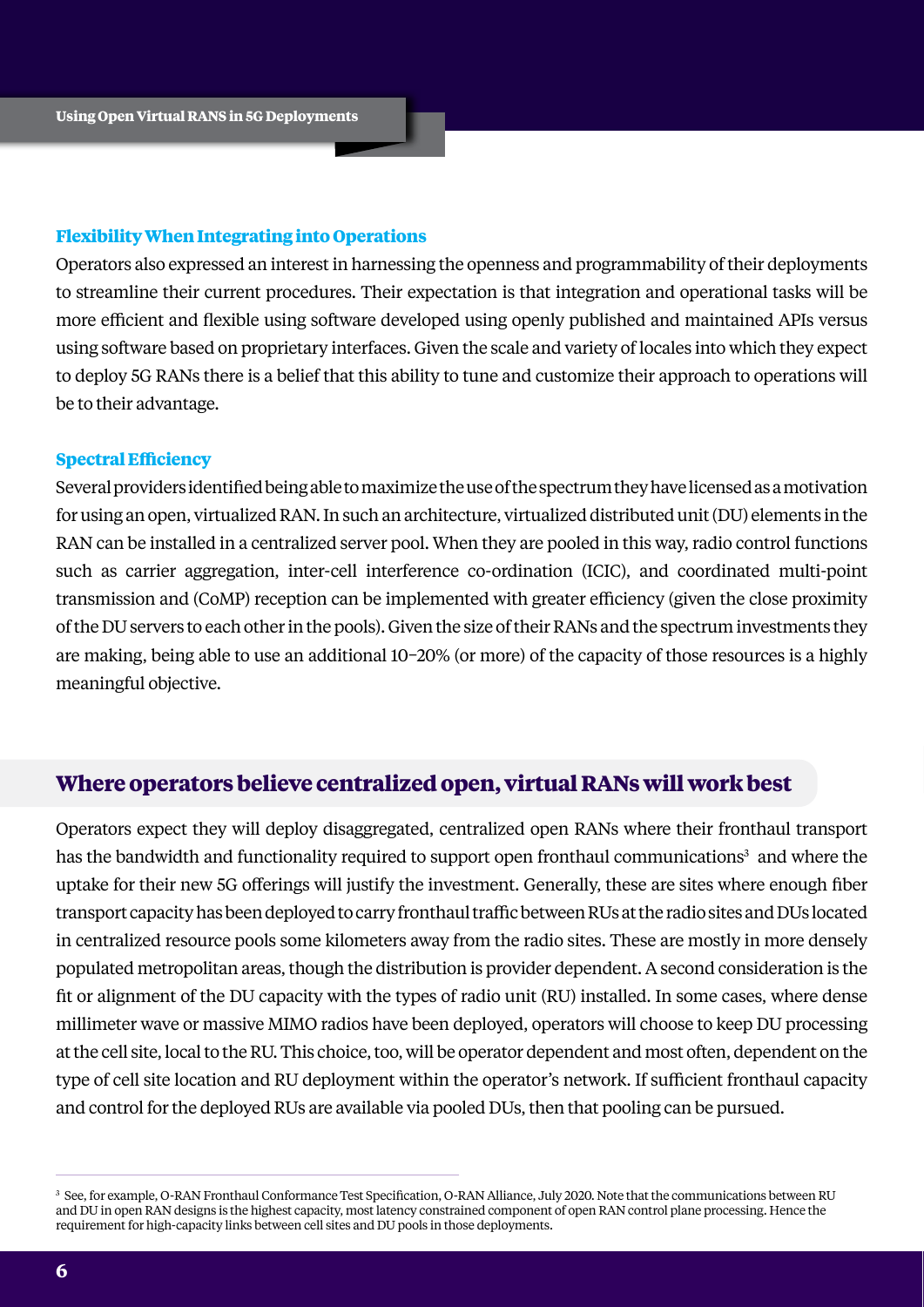This overall profile can be broadly divided into two types of fiber infrastructure deployment circumstances: one in which an operator already has sufficient fiber capacity installed between radio sites and its nearby serving offices, based on previous investment into centralized RAN for 4G and a second in which the capacity is currently being installed or will be deployed in concert with the operator's 5G network installation. The first is true in many densely populated serving areas already (as in a number of cities in the Asia Pacific region), and the second generally applies to areas in which providers are installing upgrades specifically to support 5G (and in some cases also to support higher capacity broadband access for use in other services).

It is likely vRAN and O-RAN trials and deployments will move at a faster pace in the first scenario, as operators that have already built out centralized RAN configurations for 4G LTE and made investments into the fiber infrastructure supporting such sites tend to be in a better position to support more customized or specially configured trial configurations for 5G in a well-equipped central facility. By contrast, new site deployments for 5G without the prior investment in centralized RAN for 4G are likely to be in less dense areas and need more uniform profiles in the early going to sort out operating details. It is also true that fronthaul capacity requirements may be greater in denser areas, at least in part because of higher capacity, more feature-rich radios being deployed, in which case higher capacity fronthaul will be required.

## **Where centralized open, virtual RANs will not be preferred**

Operators generally do not anticipate using centralized virtual RAN configurations where the fronthaul fiber infrastructure and capacity required to support DU pooling is not available or where the provider has decided not to make the fiber investment. One scenario in which this will be the case is where wireless backhaul is used, fiber optic transport is not available, and transmission bandwidth in the 10−100 Gbps (and higher) ranges needed to support DU pooling will not be available. In such cases a RAN configuration split locating RU, DU, and possibly centralized unit (CU) functions at the cell site and using lower backhaul capacities that will work in a microwave configuration are likely to be used. This is the case in a number of less dense and less developed coverage areas in Europe and North America, as well as in other geographies.

A diagram of this type of deployment is shown in Figure 1. This architecture could be used where wireless transport is installed between the DUs at the cell sites and the CUs at a centralized pool. Or it could be that the operator has chosen to place the DU at the cell site because of the performance requirements for the RUs that are deployed. In either case the midhaul or backhaul transport from the cell sites to the rest of the operator's infrastructure are working at a lower capacity than the case where the DU and CU controls have been centralized.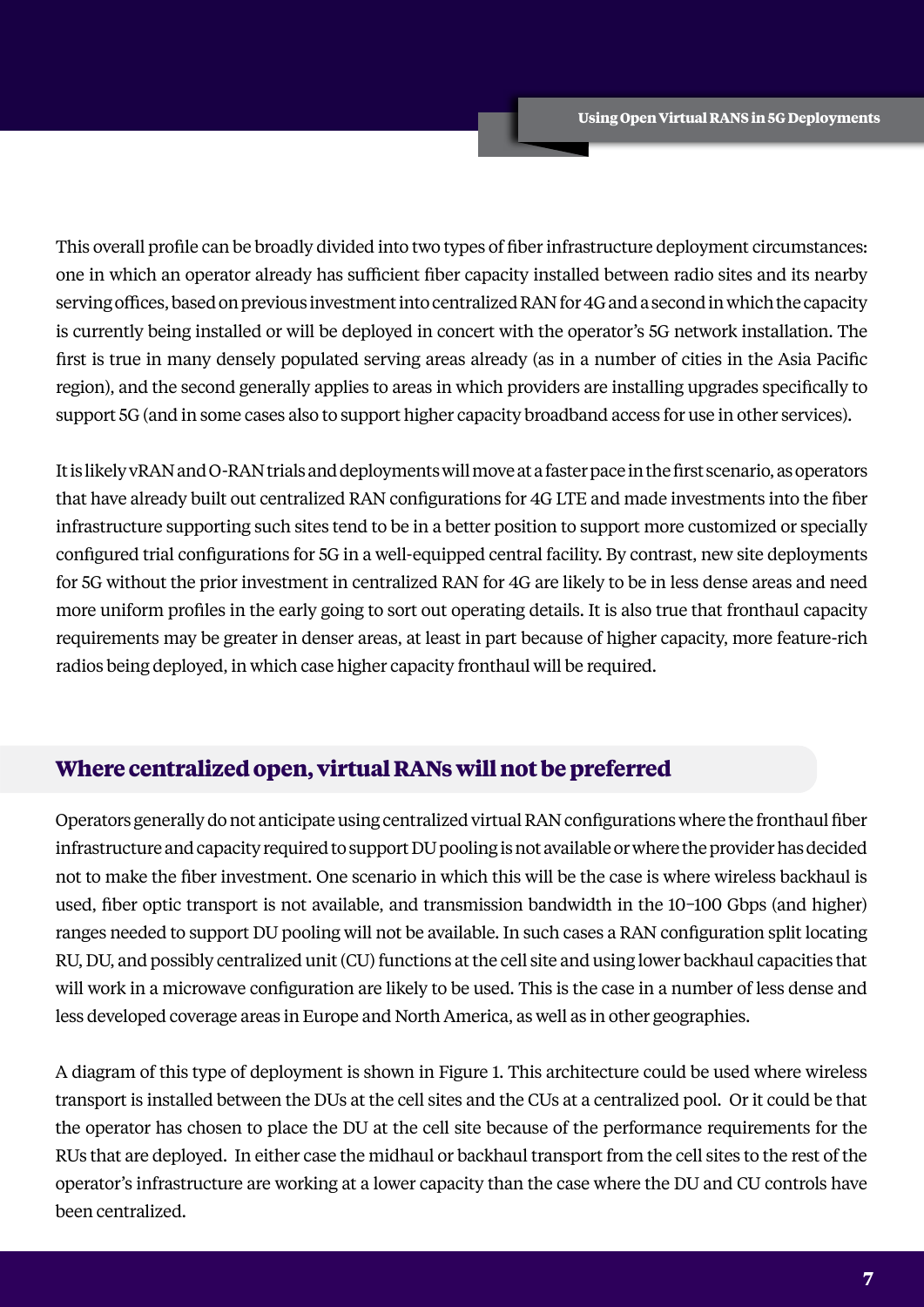

## **Figure 1. Example of DUs at the Cell Site, CUs in a Regional Pool**

## **Timing of operators' initiatives**

Each of the operators is engaged in the O-RAN Alliance toward developing specifications and the ecosystems related to implementing them. Some are deeply engaged as early and/or founding members, while others are involved at differing levels of specification contribution.<sup>4</sup> Each is deeply engaged in its own planning and developments toward its 5G RAN implementations.

Operators have generally begun their 5G deployments with some form of Non-Standalone 4G mobile core and 5G NR deployment. However, as standards such as 3GPP's Release 16 and (later in 2021) Release 17, and the O-RAN Alliance's specifications are completed, and products supporting them are brought to market, the stimulus for beginning to evaluate new scenarios for 5G network deployments is being created. In those cases, support for the more complete 5G Standalone end-to-end network and Service-Based Architecture starts to make sense. That can include starting to place 5G core network functions, such as user plane functions, in distributed sites adjacent to open RAN control software running in an open RAN CU pool. This may be done to start evaluating new RAN functions, such as those we mentioned previously, having to do with coordinated processing in both CU and DU pools in the open RAN design. It may be done to start testing functionality in new types of applications (such as URLLC or edge computing) or new radio capabilities using

<sup>4</sup> [https://www.o-ran.org/membership](https://www.o-ran.org/membership )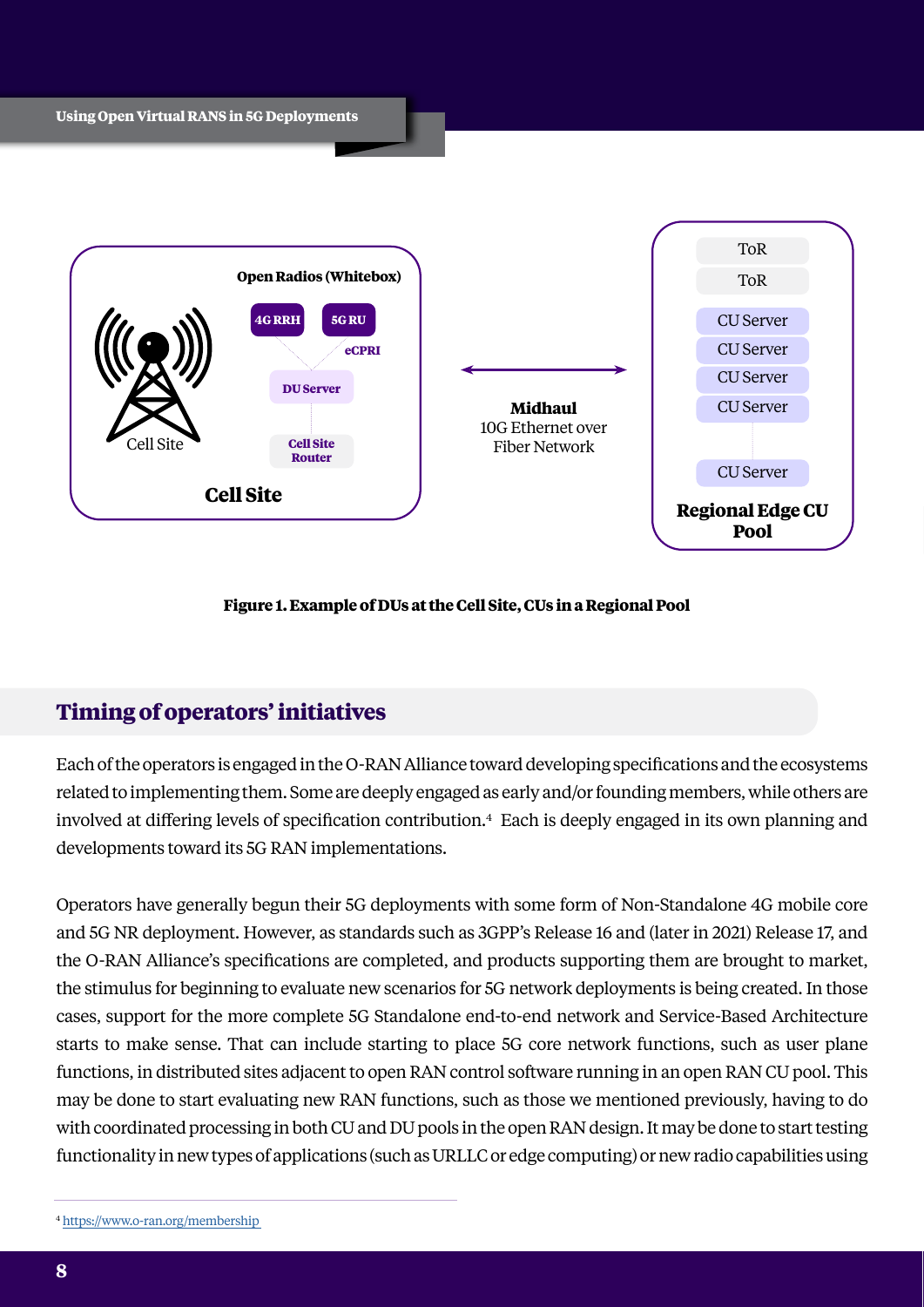the newer specifications. All of these new 5G network functionalities are stimuli for beginning to evaluate the use of open RAN configurations in 5G RANs in greater depth and with more focus than has been possible previously.

Based on this progress in specifications and the arrival of products supporting them, operators indicated they expect 2021 and 2022 to be years in which open RAN designs will be evaluated in their labs, in collaboratively run community labs , and in trial sites they have identified. Evaluations in this period will focus intensively on the degree to which designs meet the functional objectives the operators have established for them. If implementations meet the objectives, operators expect the period from 2023 to 2025 to be years in which open RAN deployments will proceed faster and focus on a wider set of use cases.

## **Top challenges operators expect to face in open, virtual RAN adoption**

Although there is pervasive commitment and enthusiasm for pursuing the use of open virtual RANs in their 5G networks, operators know that accomplishing those deployments will not happen without also addressing several significant challenges. In our discussions, five were identified as requiring the most attention:

- Element Interoperability
- Availability of Solutions
- Staff Skills
- Network Integration
- Deployment Scale

## **Element Interoperability**

Operators know that open RAN designs are inherently modular and disaggregated (compared to the RAN designs they have used in the past). They know they will need to do extra work to ensure conformance with 5G and open RAN specifications from their open RAN suppliers, because of the greater number of suppliers they are likely to be considering. They also know there will be significant testing and validation to ensure the offerings function well in their operational environments. Addressing these points to ensure multi-vendor interoperability is one of the most important challenges they identified in considering use of open RANs in their deployments. It is one factor stimulating their investment in consortia, such as the O-RAN Alliance, and in collaborative testing centers, such as Open Testing and Integration Centers (OTICs), as means of containing their exposure.

<sup>5</sup> [https://opennetworking.org/wp-content/uploads/2020/09/O-RAN-Embracing-Open-Ecosystem-09082020m.pdf,](https://opennetworking.org/wp-content/uploads/2020/09/O-RAN-Embracing-Open-Ecosystem-09082020m.pdf) see Slide 19 regarding regional OTICs supported by members of the O-RAN Alliance as sites for evaluating O-RAN offerings in operator-specified test configurations.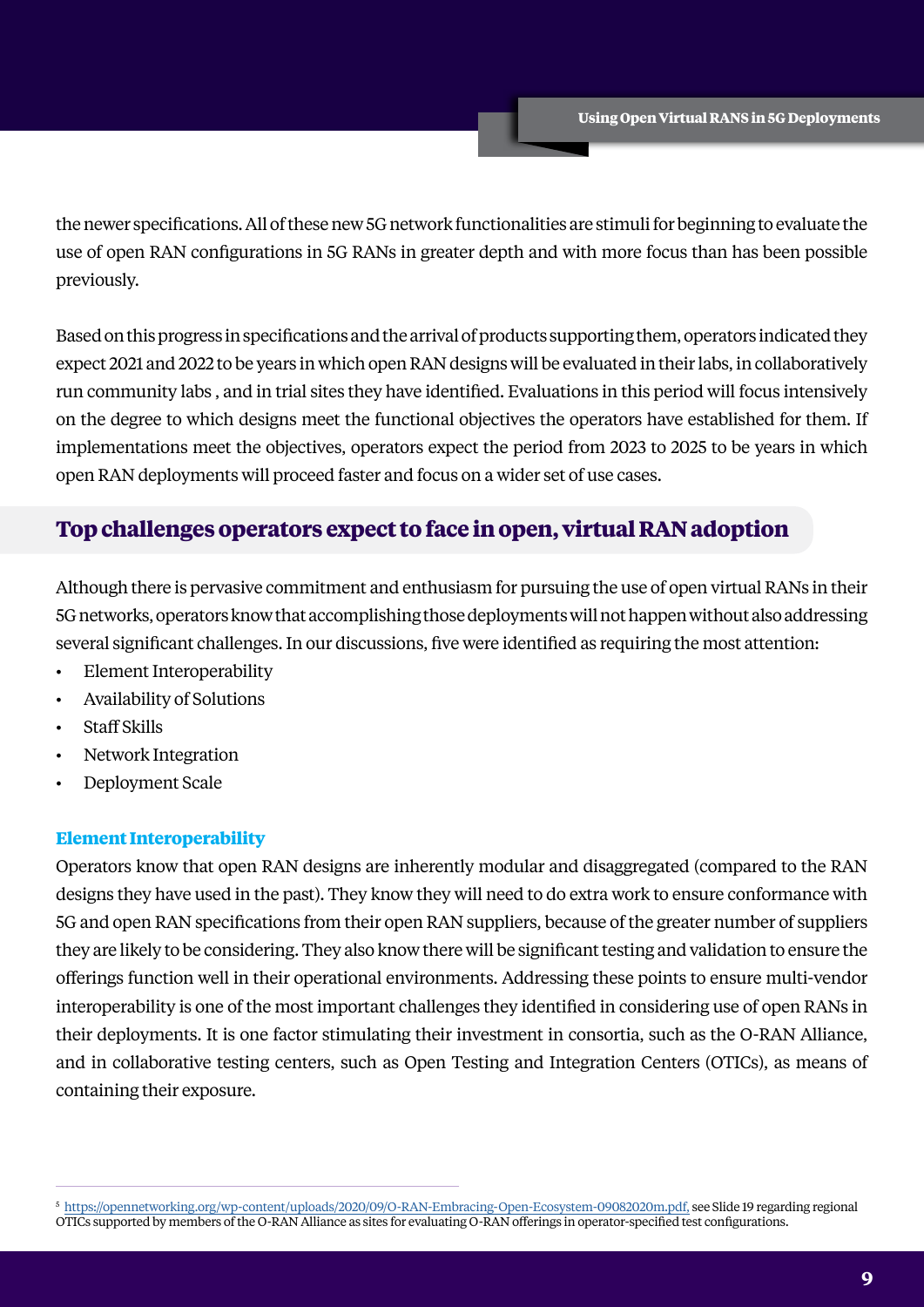#### **Availability of Solutions**

Although virtualization in the RAN has been an active area of R&D for multiple years, it is also true that work to create an open, disaggregated architecture and a set of specifications for open RANs has gained momentum and critical mass only in the past two to three years.<sup>6</sup> For example, many specifications in the O-RAN functional architecture have been approved in the O-RAN Alliance only in the past year. Although stakeholders' commitments are strong, operators know they are in the early stages of validating product implementations and need to work closely with suppliers until it is possible to use the solutions in production. Gauging this readiness is linked to the emphasis on interoperability (previously mentioned) and will have a strong effect on the timing of when trial and production phases will be implemented. As mentioned, most expectations are for 2021 and 2022 as the initial phase of test and evaluation to be the precursor for open RAN production deployments, materializing more broadly during 2023.

#### **Staff Skills**

Leading up to virtual and open RAN implementations for 5G it is safe to say operators have a strong and established track record in RF network engineering, site planning, radio deployment/operation, backhaul network design, and network operations. That said, with 5G and open RANs there are new capabilities whose operation needs to be mastered to make their new networks work. Technology evolutions in 5G RANs include new radio capabilities (new spectrum bands, new functionalities such as mmWave, massive MIMO, and beam forming), new component designs and new network architectures being deployed (baseband processing units disaggregated into modular RU-DU-CU implementations, RAN Intelligent Controllers being integrated into O-RANs). Transport networks are also evolving with new protocols and architectures being introduced that have not been used in preceding generations. For example, fronthaul transport between RUs at cell sites and DUs in centralized pools introduce new transport protocols such as eCRPI<sup>7</sup>, IEEE 1914.3 Radio over Ethernet, and Time Sensitive Networking<sup>8</sup> to support the new implementations. Similarly, running DUs and CUs as virtualized network functions in server pools using procedures historically handled by data center IT teams is a new collection of tasks to be mastered alongside running the new RF infrastructure designs. This introduces operations, support, and maintenance tasks into RAN operations that have not been a part of the required task set in the past, yet will be an integral part of the environment moving forward.

Some of the necessary familiarity with new implementations will be developed in hands-on work during operators' lab evaluations and trials, and more will come from various types of training and education. In some cases teams will need to be expanded by adding fiber transport and/or ICT infrastructure engineers to

<sup>6</sup> See O-RAN Alliance specifications referenced in Footnotes 2 and 3 for details.

<sup>7</sup> http://www.cpri.info/downloads/eCPRI\_v\_2.0\_2019\_05\_10c.pdf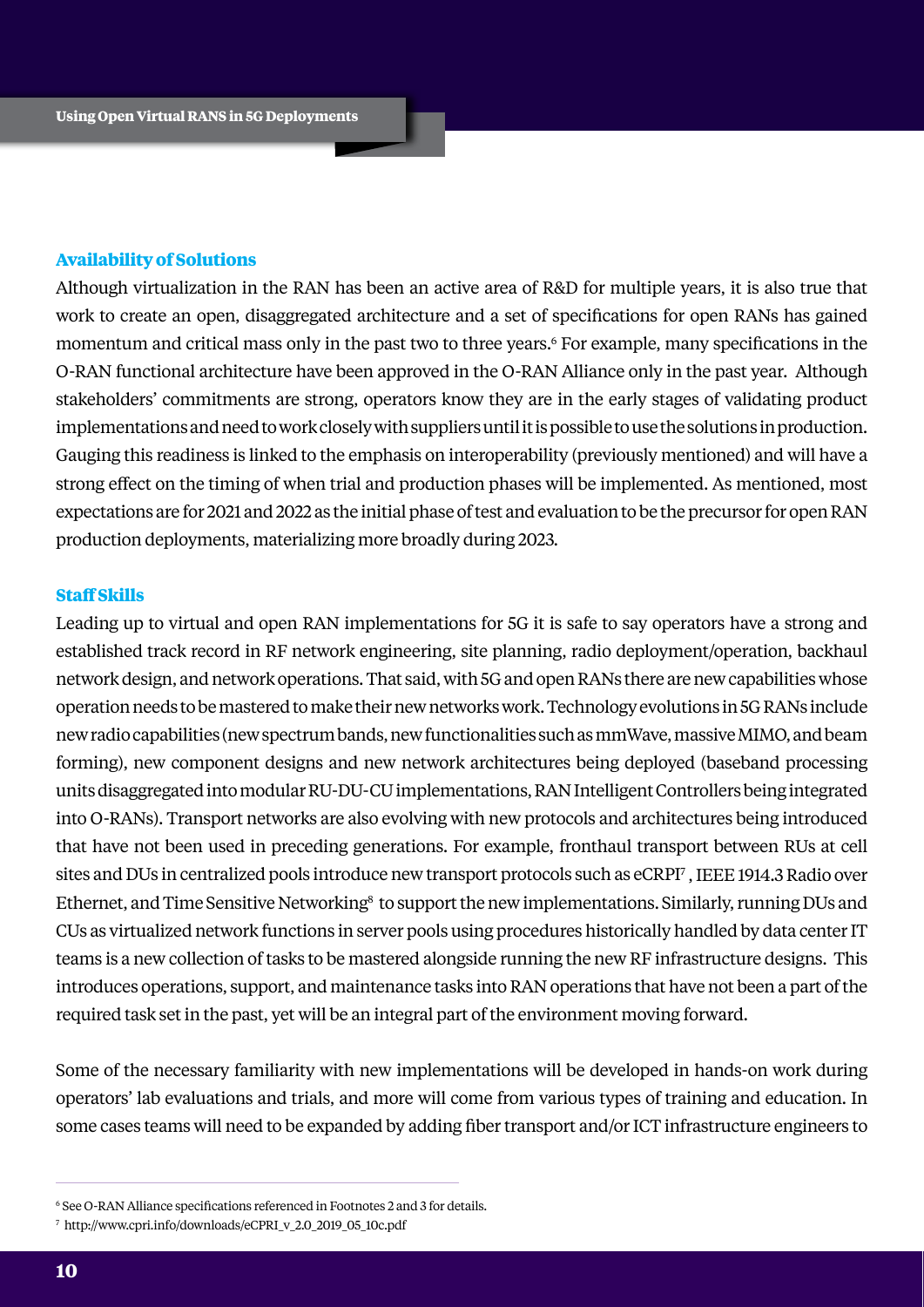teams already deep in radio engineering talent. Technical support will come from suppliers and integrators. Throughout the entire process a critical requirement for success is ensuring staff readiness to support the new implementations. Operators' teams are busy making sure they will have the necessary skills and core competencies to do that.

#### **Network and Solution Integration**

Assuming the interoperability and skill-level challenges have been addressed, there remain the tasks of bringing the new RAN infrastructures into operators' operations and business management systems as efficiently as possible. To some extent this is a normal task with the introduction of any new technology and platform. However, with open RANs and 5G the range of new designs being introduced is greater than in most prior deployments, and consequently the scope of the integration challenges is also greater.

To elaborate, there are multiple new radio capabilities to integrate and new control mechanisms to support them. Near-real-time and nonreal-time RICs will be introduced to support different portions of the control logic needed to run the RANs. New software modules, such as xAPPs running in Near-RT RICs, will need to be validated and deployed. Interoperability of the RIC based control and life-cycle management software with the CU-DU-RU infrastructures needs to be confirmed. Integration of the new architectures into the operator's overall OSS and BSS environment has to be accomplished (to ensure the RAN is aligned with service and network policies, that operations work smoothly with other areas of the operator's infrastructure, and integration with business support systems enabling the new 5G services is achieved).

Accomplishing this integration will involve contributions from both the operators' own teams and the suppliers and integrators with whom they have chosen to work. Although operators are clearly skilled at largescale service and network deployments, they also recognize that integrating the range of innovations with which they are working in 5G is a significant challenge they must address. They are expending substantial energies putting resources and teams in place to ensure they can accomplish that.

## **Deployment Scale**

The final challenge operators highlighted is the expanded scale ofthe networks they will be supporting in 5G over time. Increased density of radio deployment to increase the availability of services will be one source of expanded scale. This will occur in bothmacro andsmall-cell dimensions. The number of enterprise private networks operators support with 5Gwill be another source of expanded scale. Many of those cases will involve extending the operator's public infrastructure into an enterprise's facilities on a managed services basis.

<sup>8</sup> https://1.ieee802.org/tsn/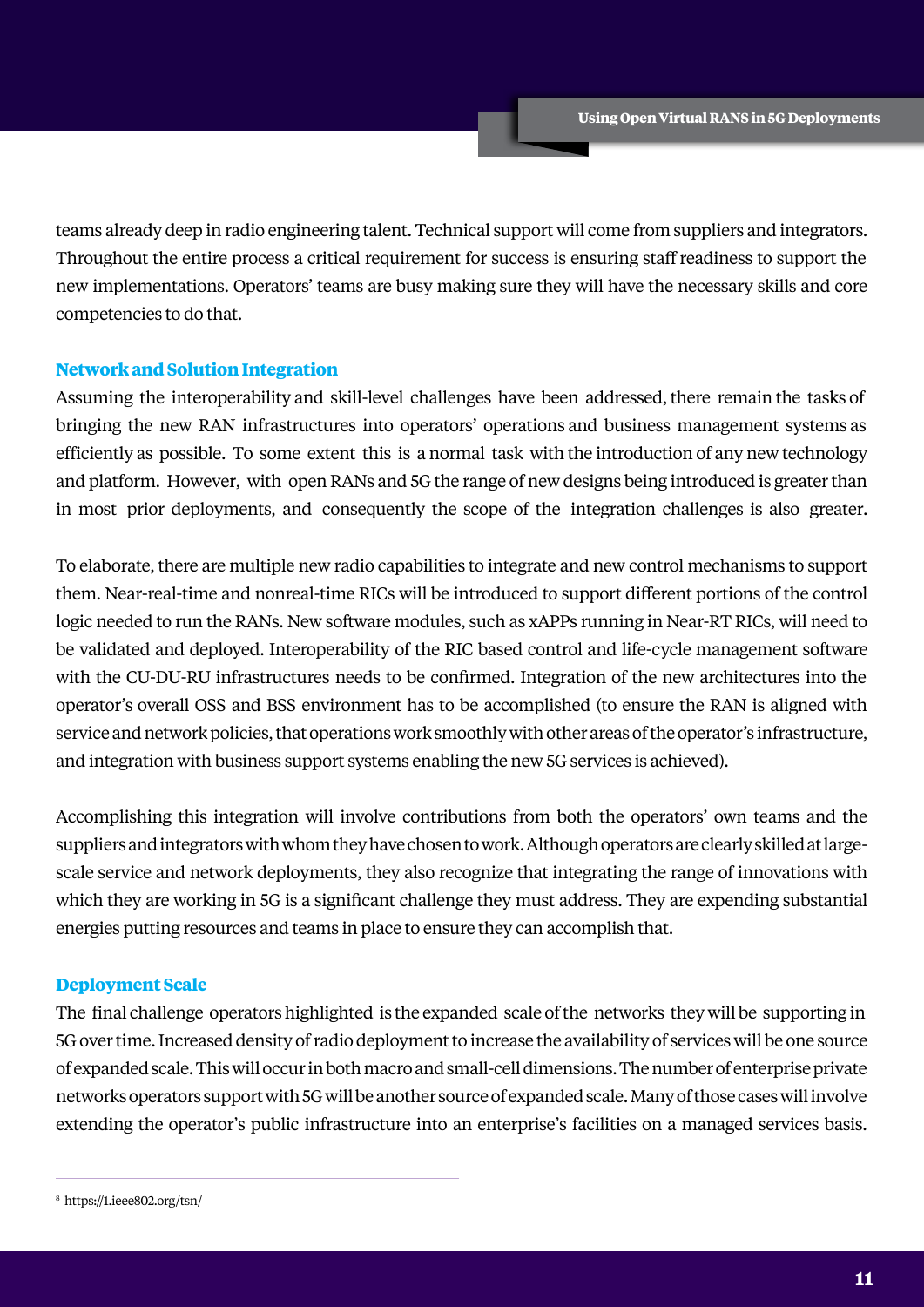Growth on these dimensions means the operators will be supporting a larger footprint of operations. Although there is focus on introducing the tools and procedures that will allow this new scale of network to run successfully, operators consistently spoke about the need to plan for this expanded footprint as a key challenge in their 5G implementations. They will employ a range of approaches to supporting this expanded scale, including investing in new infrastructure, collaborating with wholesale and other providers that can augment their reach efficiently, and leveraging automation tools to increase their teams' productivity and reach. How effectively they can bring this blend of approaches to fruition in their own cases will have a significant effect on how well they can achieve their objectives in delivering new 5G services.

# **Result: Deep and Broad Commitment, Visions of O-RAN, Progress via Clearly-Scoped, Evidence-Based Phases and Steps**

Operator leaders showed a deep and broad commitment to the strategic value of their 5G initiatives and an equally strong commitment to using open, virtual RANs in their deployments when their architectures align well with their service delivery requirements and when they are ready to deploy. Their motivations for prioritizing on the open RAN model are grounded first in a perception that they will provide the greatest overall efficiency in their deployments. This is coupled with a strong belief that open architectures will afford them a more robust platform for numerous types of innovation. There is strong and broad-based interest in the O-RAN architecture, as defined in the O-RAN Alliance, as offerings based on it are brought to market and validated.

Operators know that open RANs are an emerging model. Having invested substantially in their definition, they are prepared for calendar years 2021 and 2022 to be filled with testing, evaluation, and trials of the architectures in the types of use cases and coverage areas on which they are prioritizing. They expect 2023 to be the beginning of a more widespread use of the designs in both public and private wireless environments. They know that gains will only be achieved by overcoming the substantial challenges they face in preparing their teams for the introduction of the new designs, in validating the designs in their environments, and in scaling the introduction of the designs in their infrastructures in a reliable manner. Substantial planning, organizing, staffing, and engagement with suppliers and integrators is occurring pervasively in the community to address each of the challenges successfully.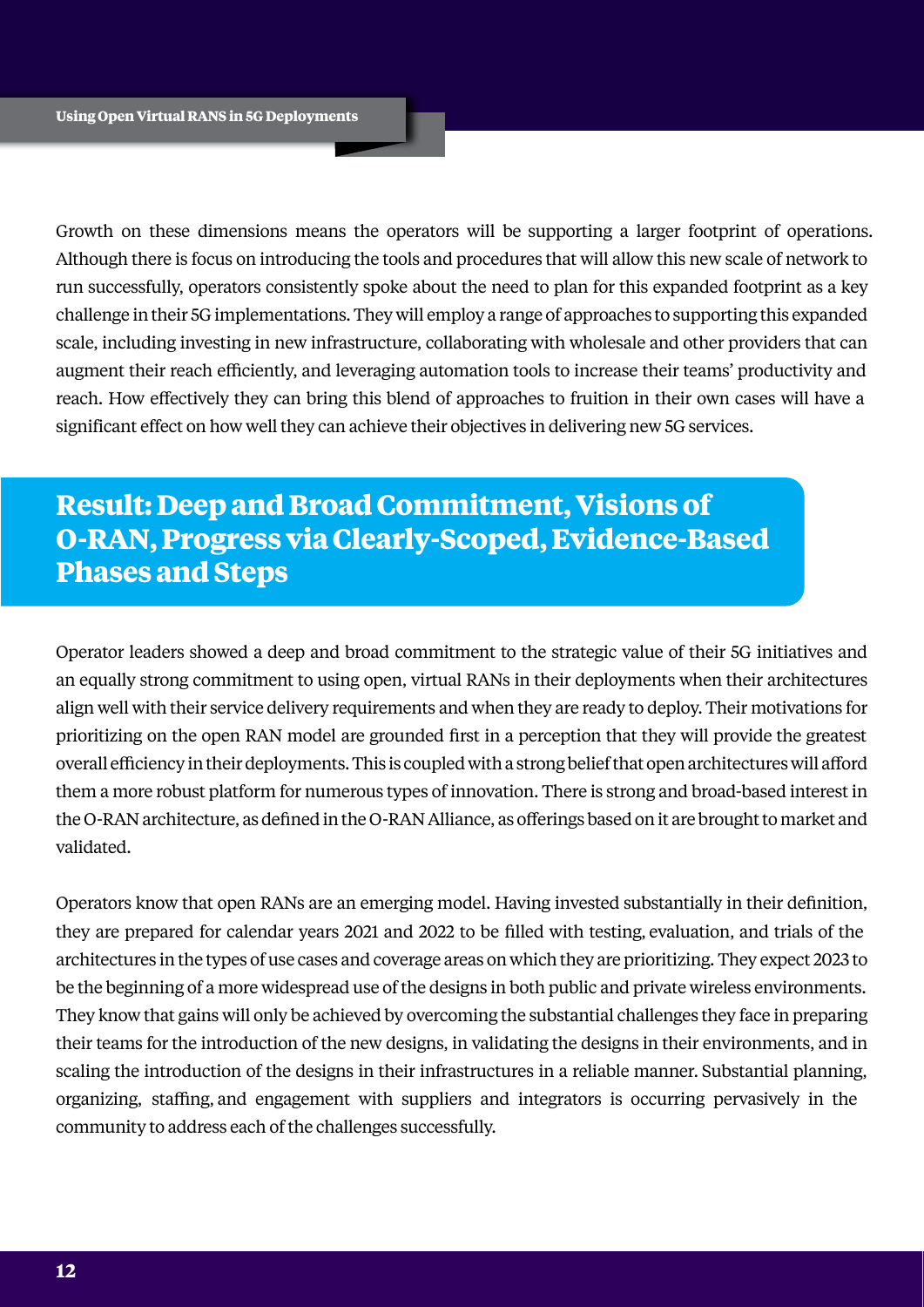By introducing open RANs in their 5G deployments, operators are focused on delivering new services, expanding their customer relationships, and growing their overall presence in their target market segments. However at the same time, because of the novelty of the architectures and the open questions about how efficiently and economically they can be deployed, they are evaluating the characteristics of the open RAN solutions as they are becoming available. They are looking closely at how open RAN architectures and offerings will align with the requirements they have in their various 5G deployment scenarios.

In support of those objectives, we developed an in-depth economic model of 5G RAN implementation approaches using ACG's Business Analytics Engine to help operators compare the TCO of alternative architectures in 5G RAN deployments. We expect the insights available from applying that model will be of material help to operators in defining their 5G RAN implementation plans. That model and a comparison of prominent 5G RAN deployment architectures are described in our companion paper to this report, The Economic Benefits of Open RAN Technology.

## **About the Author:**



[Paul Parker-Johnson](https://acgcc.com/analysts/paul-parker-johnson/) is ACG's research lead in hybrid, multi-cloud infrastructures and their use in private, edge and public clouds. His current work is focused on use cases in industry 4.0 and vertical segments in which it is gaining uptake, including the use of machine learning and AI in distributed operations models. His long heritage of network design and analysis includes research on innovations in SDN, network functions virtualization, IP/MPLS and Segment Routing, open and disaggregated network architectures, and life cycle automation of ICT infrastructure deployments.

**[ACG Research](https://www.acgcc.com)** provides in-depth research on ICT innovations and the transformations they create. The firm researches architecture and product developments in a range of ICT market segments. It highlights innovators, early adopters and their solutions in podcasts, webinars and a range of report and briefing formats. It does primary research on forces shaping the segments in which it is working and performs in-depth economic and business case analyses in the same. Its market forecast, outlook and market share reports are referenced widely by stakeholders in its target segments. Copyright © 2021 ACG Research.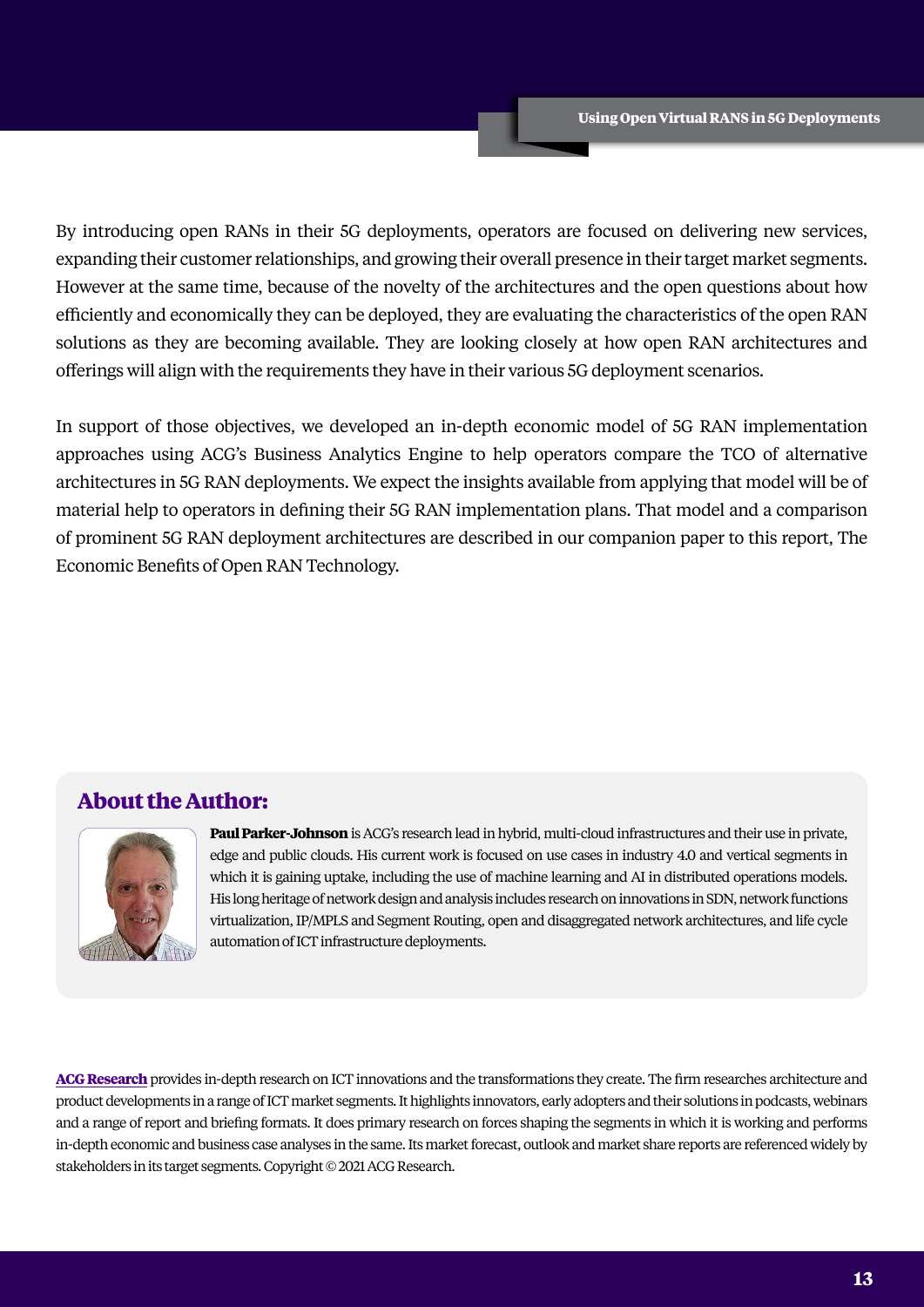## **Addendum**

## **A Backgrounder on Virtualized, Open RANs in 5G**

*Reference Information on Virtualized, Open RANs in 5G to Support Clear Understanding of the Analyses in the Two Papers Published About This Research*

To set context for what we have investigated in this project and to the points we are highlighting in the papers written about it, we describe in this addendum (briefly) where virtualization happens in the 5G RAN and how open, virtualized RANs fit into 5G deployments.

First let's look at how RANs have been deployed before any of their processing has been virtualized. Figure 1 shows a RAN as typically implemented in mobile networks, primarily in generations before 5G. Note the integrated baseband processing unit at the cell site (the BBU). It provides radio control processing and user plane forwarding for the remote radio head (RRH) and radio units (RU) at the cell site. It is a physically integrated solution that interfaces the radios at the site with the rest of the operator's mobile network infrastructure over backhaul transport.



## **Figure 1. Physically Integrated Baseband Unit at Cell Site**

Next, let's look at a proprietary virtualized RAN (vRAN), and after that, an open vRAN design. In a proprietary vRAN, some of the processing that controls the radios, along with forwarding of user data between the radios and the rest of the network, is separated out from the radios at the cell site and run separately in a generalpurpose server. Processing for radios at one site can be co-located with processing for radios at other sites in a pool of servers at an aggregation point in the RAN and run as logically distinct, co-located functions.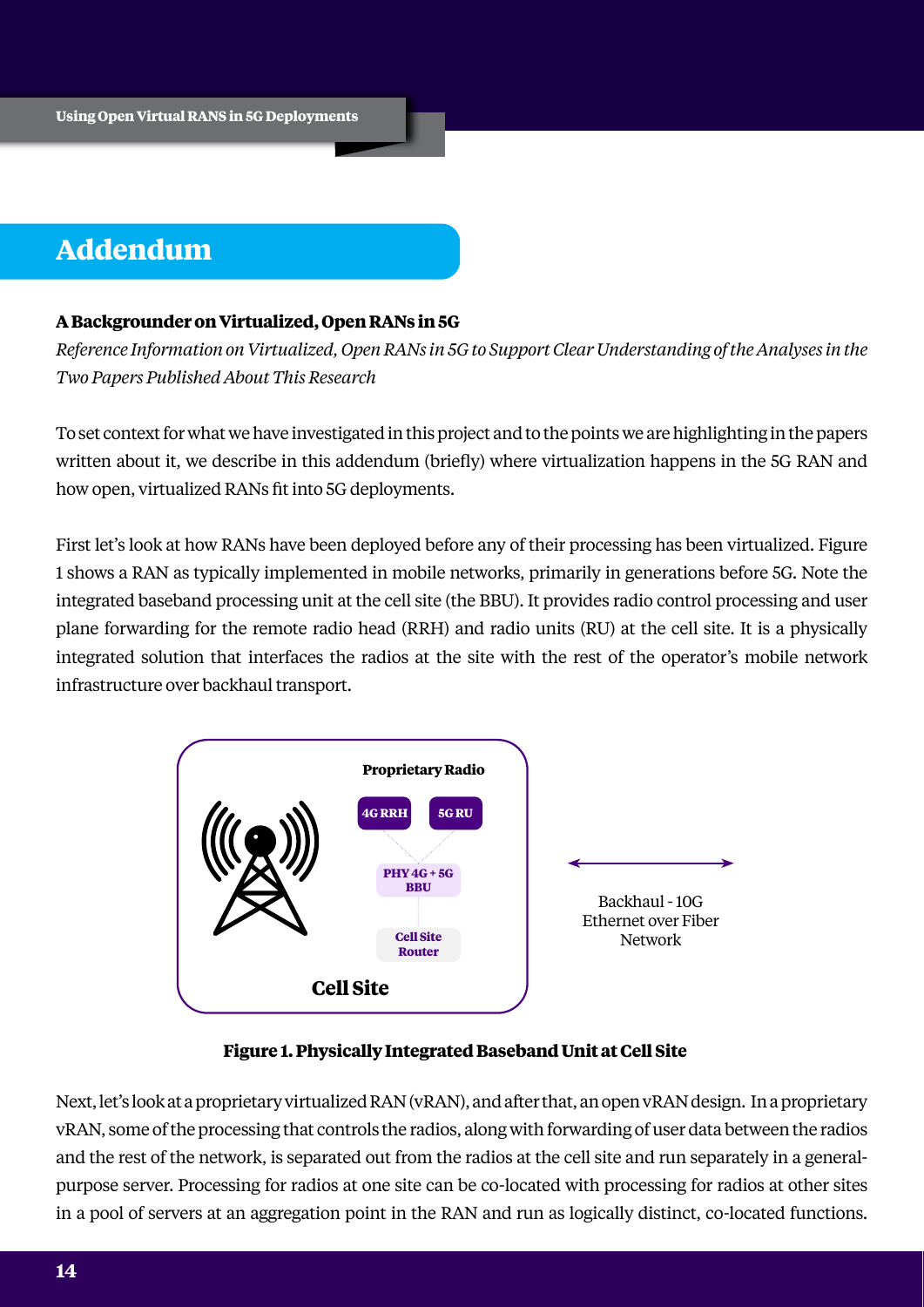In this way, baseband processing is virtualized, and a vRAN is created. Figure 2 shows such a design. The vRAN servers in the vRAN server pool are running software designed and implemented by one vendor and integrated into the network operations framework as a logical black-box by that vendor.



**Figure 2: Proprietary vRAN Implementation**

One benefit of this approach is gaining flexibility in how the radio controls of the network are deployed compared with how this has been done before. This can create more versatility and efficiency in the operation of the network than an operator has previously had. However, if such a design is implemented in a proprietary mode by a single supplier of the RAN solution, some of the theoretical flexibility one can obtain in a disaggregated implementation cannot be achieved. So a single supplier's proprietary vRAN, while presenting some advantages, still carries the constraint of being single-sourced.

An open RAN architecture, by contrast, supports participation by multiple vendors in a RAN using openly specified and documented interfaces between the elements of the RAN while also supporting the standardized functions of the broader network architecture that have been developed in other open forums, including 3GPP, ITU, IEEE, and IETF. In this manner an interoperable implementation of clearly defined functions can be chosen by an operator using any combination of suppliers they want at any of the points in the architecture that support the specification. In comparison to a proprietary implementation, an open RAN provides greater flexibility in supplier choice and in concept presents an opportunity for achieving various types of cost savings, for example, in lower prices for elements such as open radios or control software modules based on increased competition in the market for supplying them (more on this later). Figure 3 shows an open RAN architecture using one of the implementation options that has been defined for open RAN deployments by the O-RAN Alliance.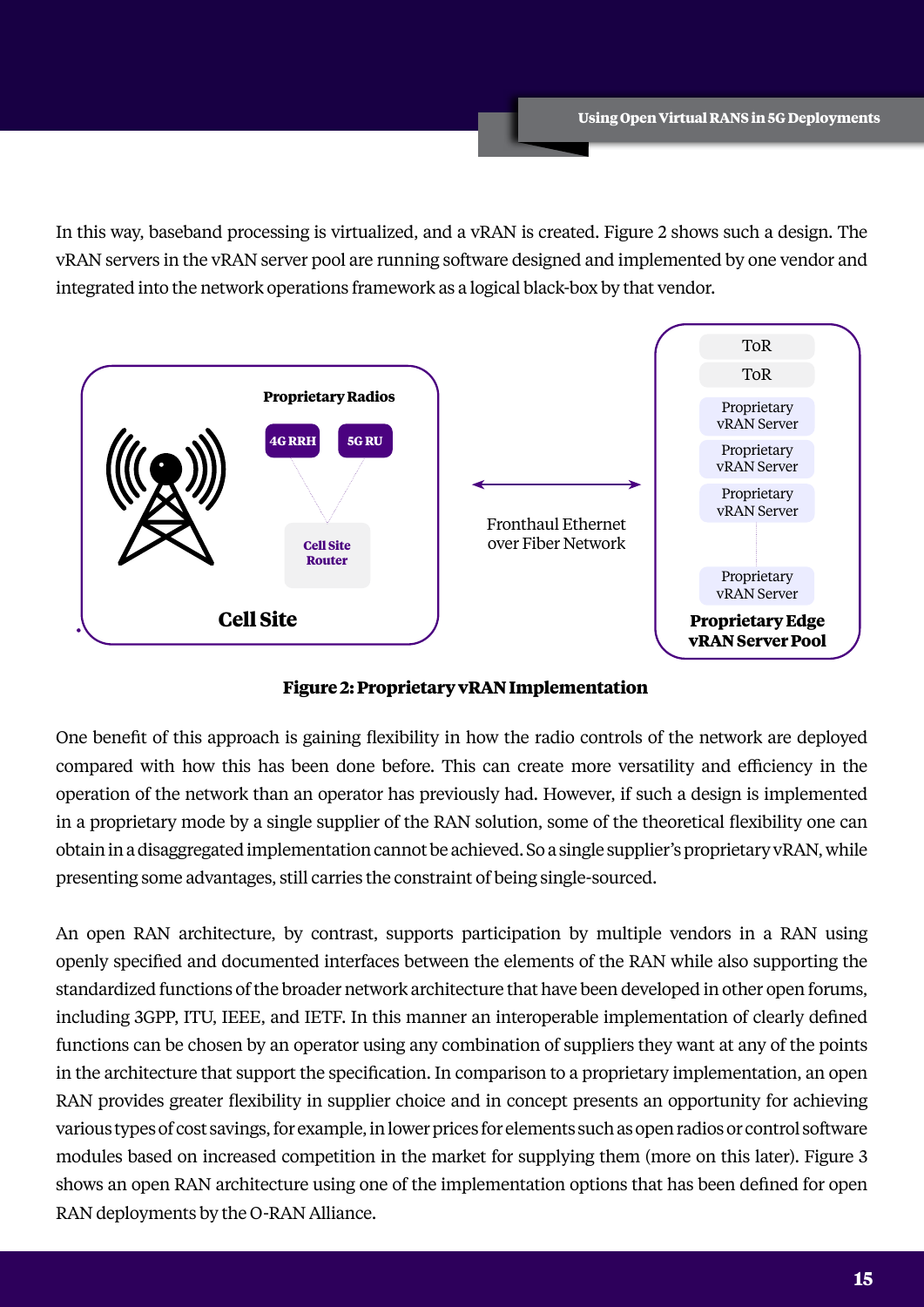

## **Figure 3. An O-RAN Deployment Using Disaggregated, Open, Modular Elements in a 5G RAN**

The architecture for open RANs that standards development organizations and industry alliances<sup>10</sup> have developed defines a clear set of options among which vendors and operators can choose in deploying their 5G RANs. The options define how radio units, radio controls, user plane forwarding, and interfaces supporting the integration of the RAN into the rest of the operator's network can be deployed. By choosing between these options, operators can address distinct physical, technical, and operational characteristics that exist in different parts of their networks with designs that work well for each one (deploying into dense urban versus suburban or rural serving areas, for example).

The approach used in developing these options has been to define three types of infrastructure elements that can be used in an open RAN. Each can perform a subset of the functions required in the 5G radio protocol architecture. Those functions span from the lowest physical layer of operation (such as radio signal processing in a radio interface) through an intermediate set of processing and control layers, to the highest layer where the RAN hands off user data frames to other parts of the operator's network. The elements are:

- Radio Unit (RU)
- Distributed Unit (DU)
- Centralized Unit (CU)

RUs provide radio functionality at the cell site. DUs provide a number of functions supporting the operations of the radios, assembling and disassembling data units in their journey between the radios and higher level portions of the network. CUs provide the highest level interface between the RAN and other parts of the network, including the backhaul and the 5G core, and the management and orchestration functions associated with the RAN (via its higher level RAN Intelligent Controllers or RICs, and their management and control software applications).

<sup>&</sup>lt;sup>10</sup> These include 3GPP, the ITU, and the O-RAN Alliance's working groups focused on defining the overall network and the RAN architecture and specifications that industry participants can use in developing their 5G deployments.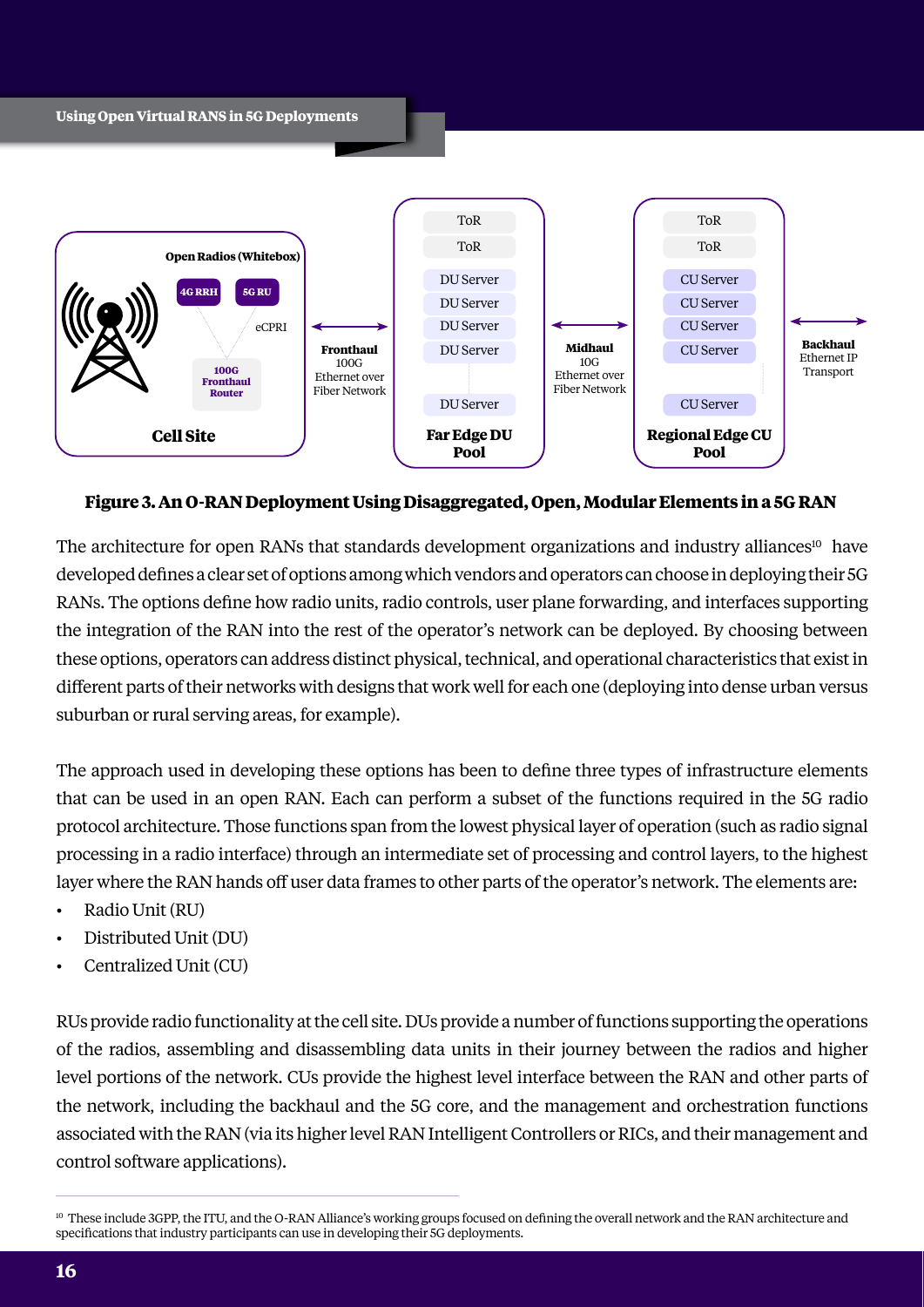DU operations with respect to the radios need to be performed within extremely strict latency boundaries, whereas CU operations are less time constrained. Thus, there are limits as to how far away from radios DUs can be installed (typically 15−20 km), and there are bandwidth and capacity requirements that must be met for DU <-> RU links (significantly higher than for the DU <-> CU links). For this reason there are a number of trade-offs in how the options for deploying the RAN elements are chosen, because the requirements of the radios being used and the capabilities of the transport network available for connecting DUs and CUs with them must be considered.

Figure 4 illustrates this partitioning with more granularity and shows how it supports implementation options available to use in open RAN solutions; we include a diagram to show the function blocks in the architecture that are used to define the options. The diagram illustrates functions in both downlink and uplink directions. At the right end of the diagram is the RU, which interfaces to the RF domain. The blocks proceed to the left and upward in the protocol stack to the Packet Data Convergence Protocol (PDCP) and Radio Resource Control (RRC) functions, which provide the interface of the 5G RAN to the 5G core, the operator's backhaul transport, and its higher-level management applications.



## **Figure 4. 5G Radio Protocol Function Blocks and Their Alignment with Open RAN Module Implementation Options 11**

The options that have been defined for how the functions can be combined into implementations are shown by the red arrows marking the point of interface between layers in the architecture that would exist in the implementation. Functions to the right of the demarcation are implemented in elements placed closer to the RU at the cell site. Functions to the left are disaggregated and placed at a site some distance from the cell site and its RUs. Those functions are combined in DU and CU modules that provide the capabilities required in each block.

<sup>&</sup>lt;sup>11</sup> Source, A Flexible X-Haul Network for 5G and Beyond, Jorg-Peter Elbers and Jim Zou, Adva Optical, OECC/PSC Japan, 2019, Slide 8, also citing China Mobile Research Institute, Toward 5G C-RAN: Requirements, Architecture and Challenges, November 2016.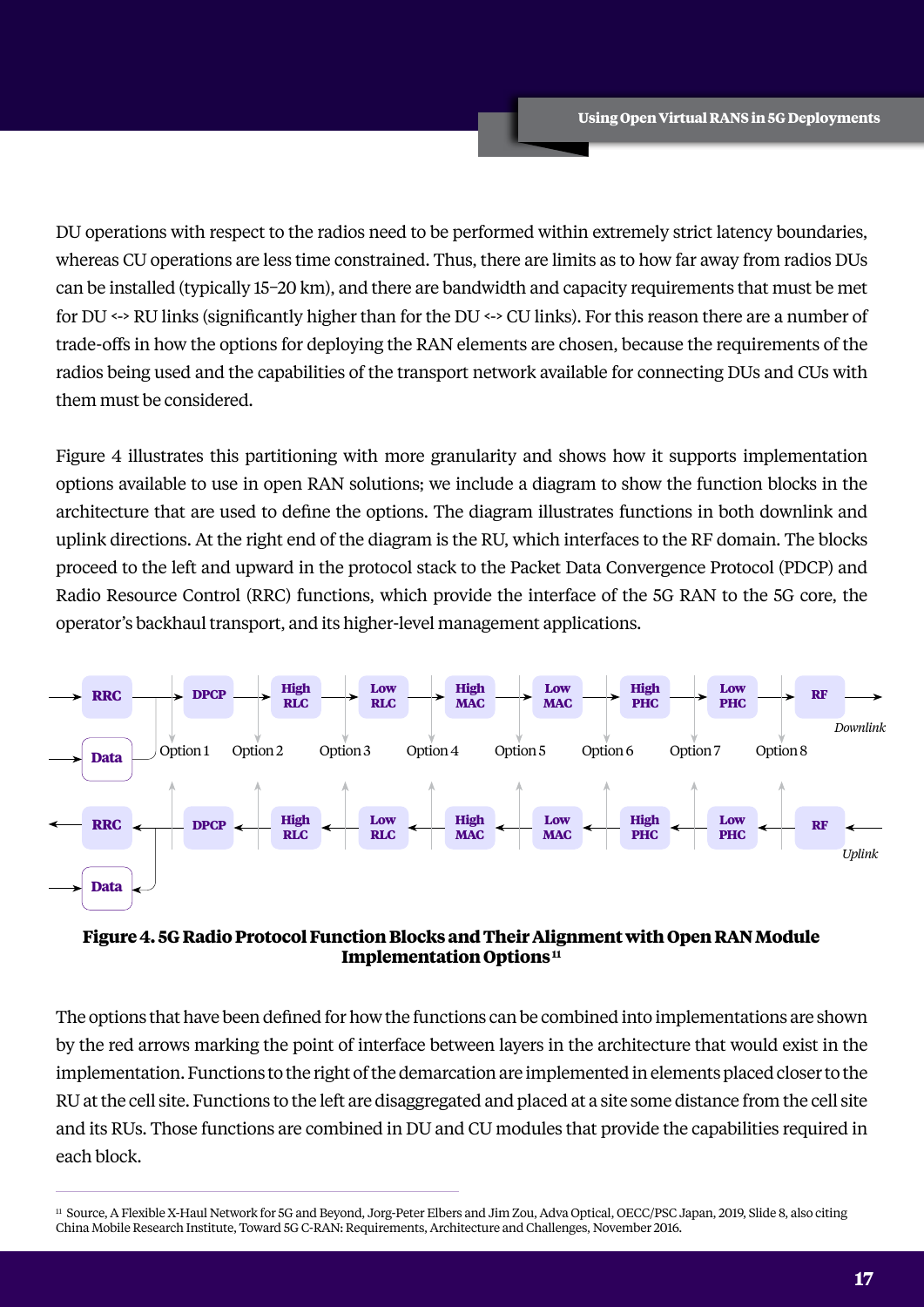The options most frequently under consideration in both industry consortia and the operator community in planning their 5G RANs are options in the Option 7.x collection and Option 2. In the 7.x collection note that only the lower layer PHY and the RF functions are intended to remain at the cell site, while the rest of the functions (from higher layer PHY up to PDCP and RRC) are available to be implemented in DU and CU elements located centrally, away from the cell site. The connection between lower layer PHY and higher layer PHY occurs over fronthaul transport, requires adherence to strict latency bounds, as well as substantial transport capacity because of the volume of control traffic being supported. Option 2, by contrast, allows the majority of the radio protocols to be operated at the cell site and only a small subset of the higher layers in the stack to be run centrally.

Within the collection of options associated with Option 7, the O-RAN Alliance has aligned on Option 7.2 as the one its members have agreed will optimize deployments in most circumstances where centralized DUs are of interest.12 In parallel, Option 2 has been identified by the Small Cell Forum as frequently preferred, as it allows a compact cell to be deployed, keeping many of the controls needed for network integration closely bundled into the small-cell implementation.

We have described the options that have been agreed upon for open RAN implementations in this way because the deployment scenarios we have explored with operators and which are included in the RAN economic modeling we have done are integrally related to this set of options for deploying open, virtualized RANs in 5G. When we refer to centralized versus distributed designs or when we mention placing DUs at cell sites versus deploying them in virtualized resource pools, we are referring to the manner in which the functions at the different layers of the 5G radio protocol stack are deployed to support a set of functional requirements in a particular 5G RAN scenario. By clarifying this terminology and the functions to which it is referring, it is more straightforward to consider the information in our reports about the operators' perspectives on their deployments and about the economic modeling we have done to compare deployment alternatives.

When we bring the considerations full circle to the analyses we have done in this research, we have reached an important juncture in the market's developments with respect to how RAN solutions will be deployed in 5G. Having agreed on what the architectures and the specifications are for how open RAN solutions can be developed, it is now time to assemble the evidence about their viability and appeal. Via lab testing, field trials, and early stages of deployment operators will determine where they can practically use open RAN designs, how soon, and for how much benefit.

Those questions are at the heart of this research. Its first part focused on discussions with prominent operators about their considerations in deciding where, when, and why they believe they will use open RAN designs in 5G. Those findings are summarized in the paper to which this vRAN Backgrounder is attached. In the second